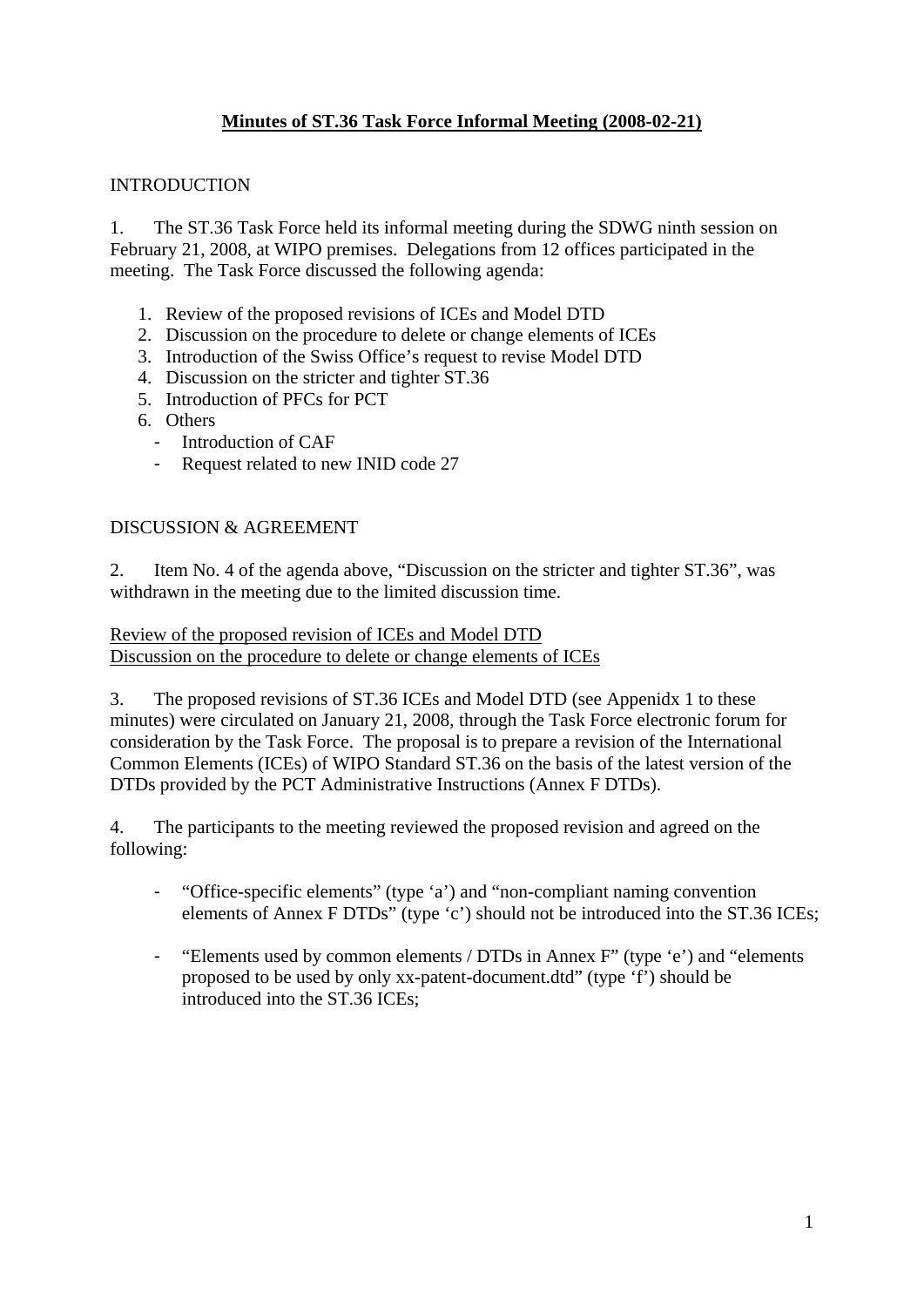- "No longer-used elements in Annex F" (type 'd') should remain as deprecated status (no longer to be used) in the ICEs. (See ST.36, paragraph  $37<sup>1</sup>$  $37<sup>1</sup>$  $37<sup>1</sup>$ ). Some participants suggested keeping the removed element in the ICEs as same current status for a while, but the participants reached the above-mentioned agreement to avoid newly the use of the deprecated elements by offices;
- The participants agreed to add the date of change status of each element (e.g., adoption date, deprecation date) to manage the version of each element. It was also agreed to insert the release date of the ST.36 ICE file into the file to manage the ICE version; and
- The EPO reserves its comments on the "elements used by only wo-specific elements or DTDs" (type 'b').

## Introduction of the Swiss Office's request to revise Model DTD

5. This proposal concerns the definition of INID 15 (correction information) with the "self-explanatory" elements of the ST.36 Model DTD (xx-patent-document-v1-0.dtd).

6. The participants agreed that the Task Force would review the proposal after completion of the proposed revisions of the ICEs and Model DTD even though the EPO agreed on the proposal.

#### Introduction of PFCs (Proposals For Changes) for PCT

7. The International Bureau of PCT advised that it had published five PFCs on the Annex F Consultative website and expects to publish a further two PFCs on February 22.

8. The PFCs can be summarized as follows:

1

- a. PCT/EF/PFC 08/001 "Changes to Annex F, Appendix I, section 3.6 (power of attorney)", allowing multiple address-book entries enabling support of transliterations of address;
- b. PCT/EF/PFC 08/002 "Changes to Annex F, Appendix I, section 3.6 (priority document Digital Access Service)", allowing the PCT request to support the use of the DAS;
- c. PCT/EF/PFC 08/003 "Changes to Annex F, Appendix I, section 3.6 (2008 PCT rule changes)", allowing capture of earlier-search document information in the request form;
- d. PCT/EF/PFC 08/004 "Changes to Annex F, Appendix I, section 3.6 (package-data)", correction to support specific document types that are codes as 'other'; and

<span id="page-1-0"></span> $1$  Once it is determined that an ICE is deprecated (it shall no longer be used), the change of status will be noted in the ICEs repository and the date after which the element shall no longer be used.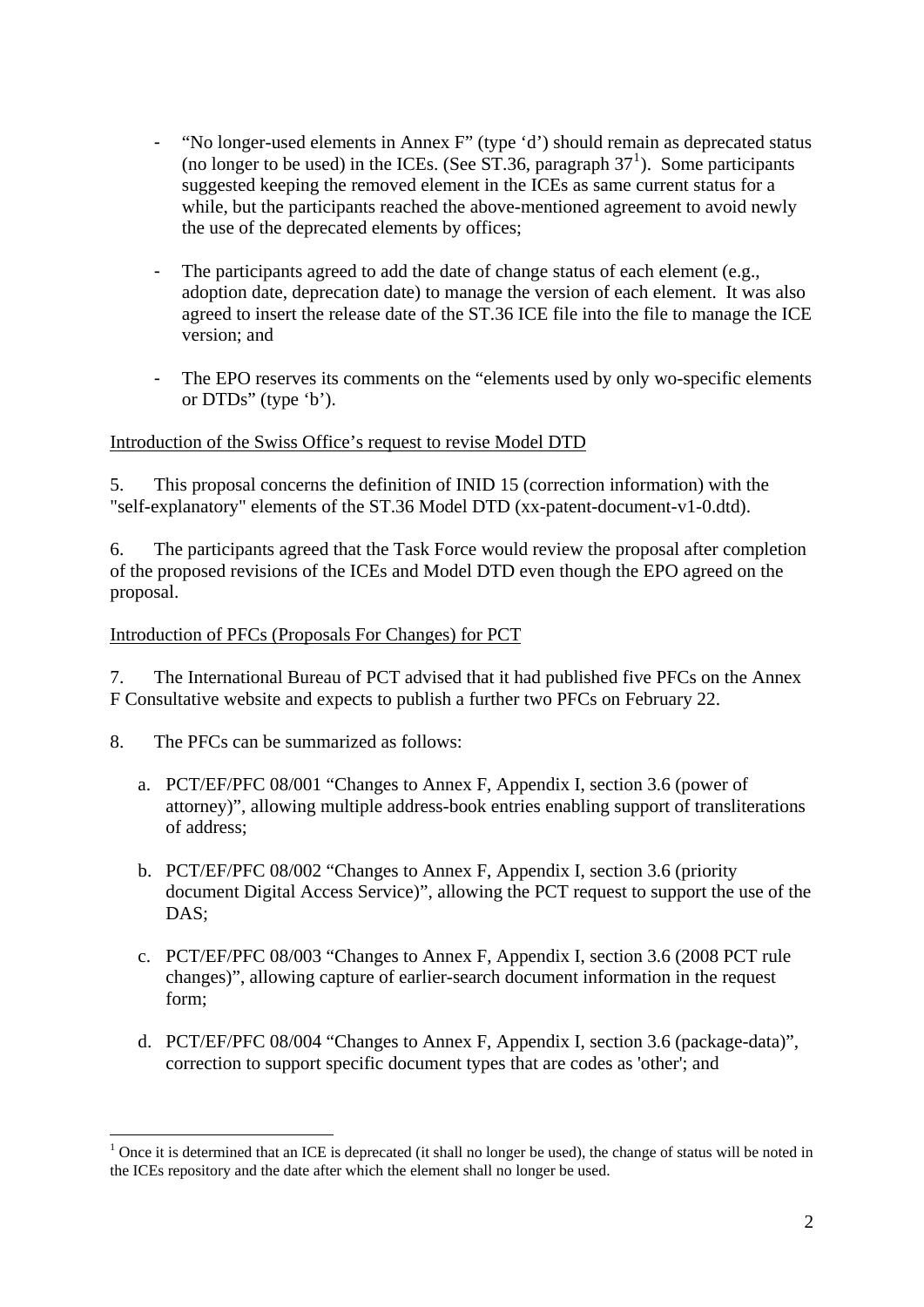e. PCT/EF/PFC 08/005 "Changes to Annex F, Appendix I, section 3.6 (The XML tagging of corrections and changes)" (IB/EP), enabling support for corrections and changes in documents.

Comments on the above PFCs are due on February 26, 2008

- 9. There are two further PFCs:
	- a. PCT/EF/PFC 08/006 "Changes to Annex F, Appendix I, section 3.6 (Attribute to indicate intended use of email address)", for the PCT request form; and
	- b. PCT/EF/PFC 08/007 "Changes to Annex F, Appendix I, section 3.6 (Correction to support request check list attributes for sequence listings and tables supplied in electronic form), correction to remove the need for a processing instruction that currently carries this data.

Comments on the two further PFCs are due on April 4, 2008

10. For all of the above PFCs, they all impact on the ST.36 ICEs and Model DTD, and have made the proposals taking into account the need for ST.36 usage (full descriptions using non PCT specific terminology where possible).

## **Others**

11. The JPO introduced the CAF (Common Application Form)<sup>[2](#page-2-0)</sup>. The CAF has been reviewed and almost agreed on by the Trilateral Offices (EPO, JPO and USPTO). The participants were informed that the proposal of CAF would be circulated in the middle of March 2008 for consideration by the PFCs Consultative group and the ST.36 Task Force.

12. The EPO briefed on the addition of INID code (27) related to the implementation of the EPC 2000. This new INID code had already been discussed during the SDWG meeting (see SCIT/SDWG/9/4), but the EPO reminded the ST.36 Task Force of it for further consideration.

13. The Task Force Leader highlighted many of the requests from other SDWG Task Forces, i.e., Citation Practice TF, ST.10/C TF and the requests related to the revision of WIPO Standard ST.9.

## ACTION PLAN

- 1. The EPO to comment on the "elements used by only wo-specific elements or DTDs" (type 'b') in the proposed revisions of the ICEs and Model DTD for the further consideration by the Task Force by early March 2008;
- 2. The Task Force to take the  $2<sup>nd</sup>$  round consultation for the proposed revisions of the ST.36 ICEs and Model DTD for 2 weeks. If there are no controversial comments, the proposed revisions would be considered as adopted;

<span id="page-2-0"></span><sup>1</sup>  $2^2$  Copies of the presentations given at the meeting are available on the ST.36 Task Force web page: *<http://www.wipo.int/scit/en/taskfrce/st36/background.htm>*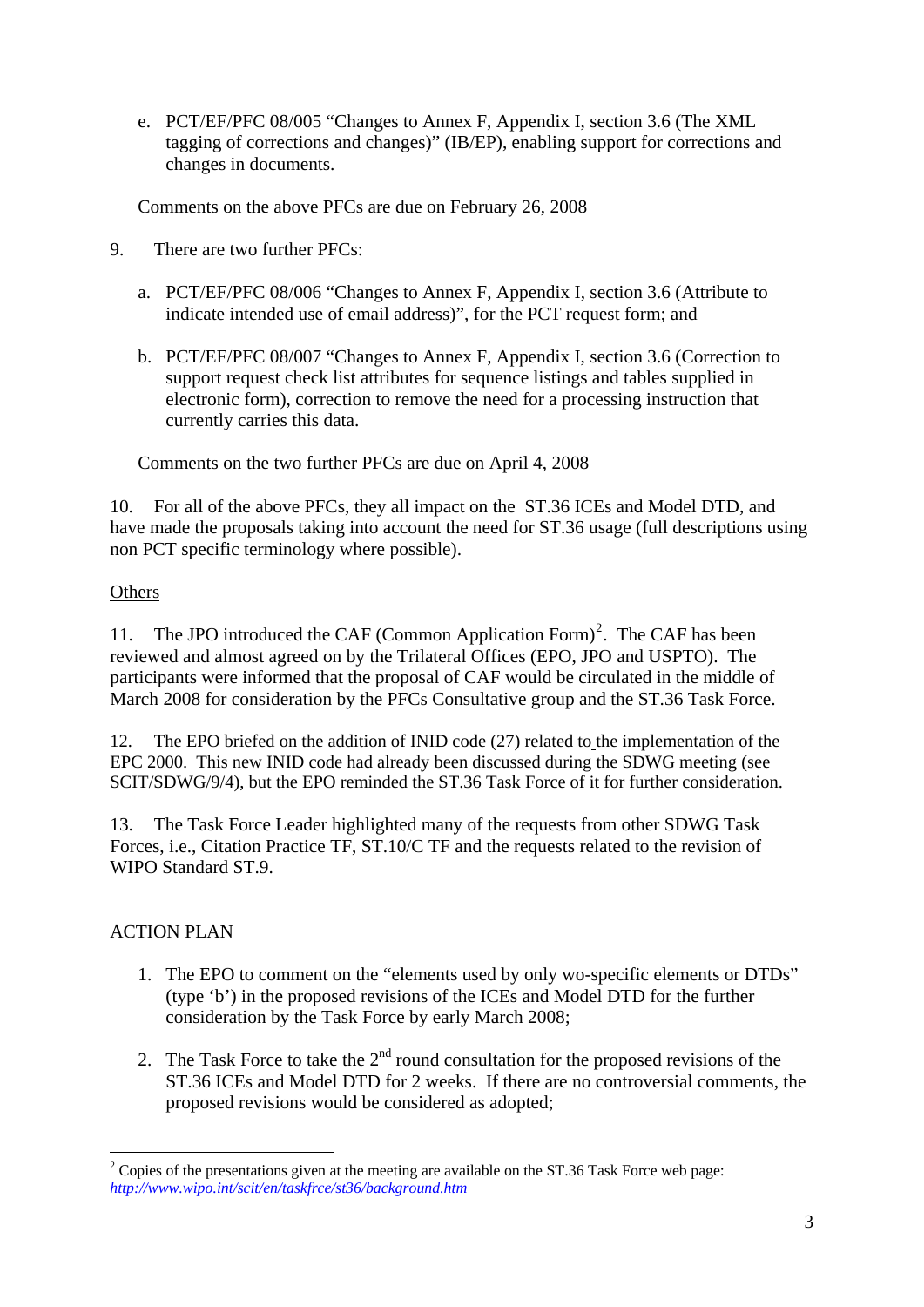- 3. The IB to update the ST.36 ICEs to control versioning in element-level (i.e., adding the date of adoption or deprecation to each element in the ICEs);
- 4. The IB to circulate the new PFCs for PCT which were (or would be) circulated in 2008 to the Task Force for consideration; and
- 5. The Task Force to consider the requests from other SDWG Task Forces, i.e., Citation Practice TF, ST.10/C TF and the requests related to the revision of WIPO Standard ST.9.

[Appendix 1 follows]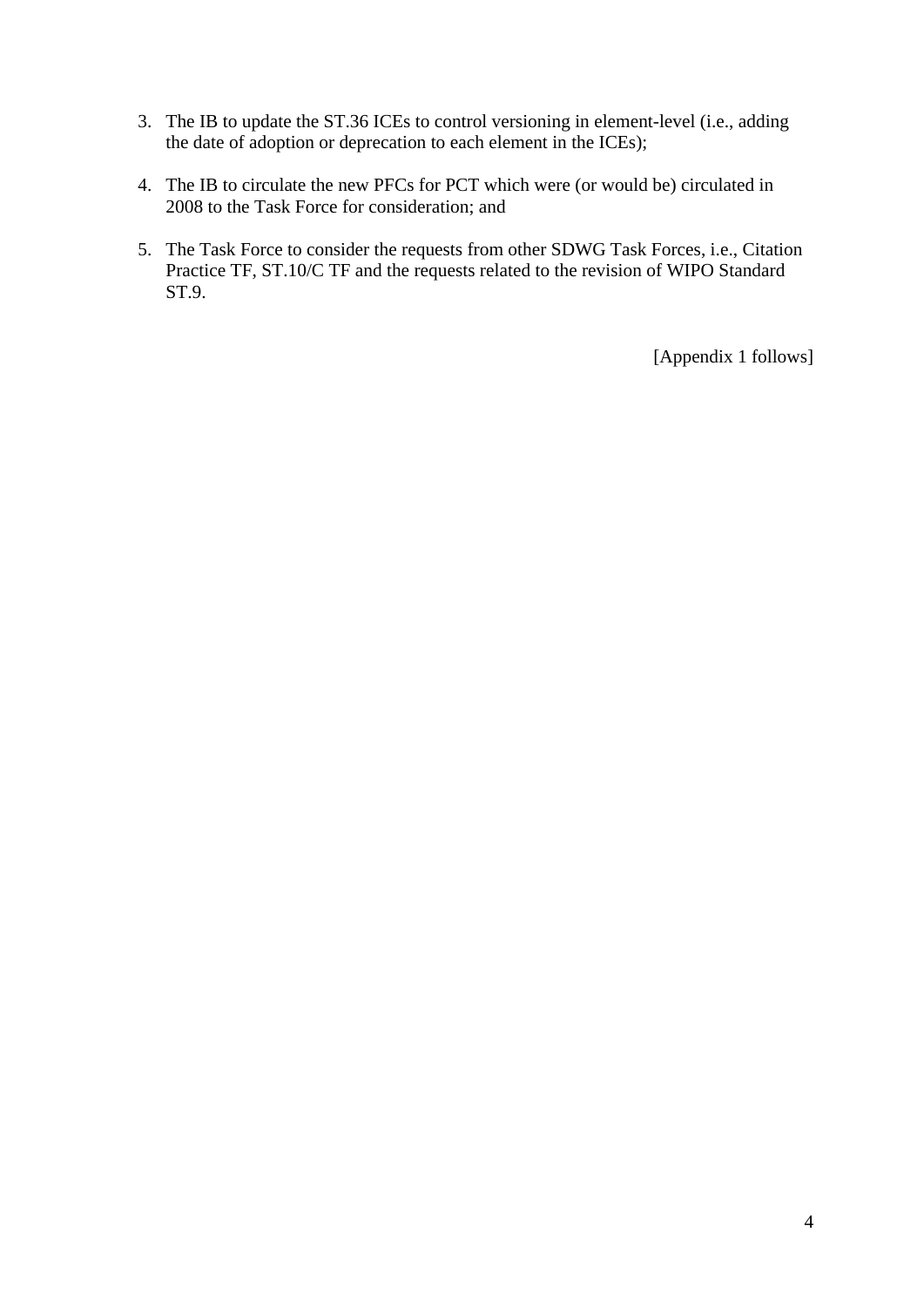## Appendix 1

# **Draft Proposal for Revision of ST.36 ICE and ST.36 Model DTD Prepared for ST.36 Task Force Review**

January 21, 2008

1. The Standard and Documentation Working Group (SDWG) at its eighth session requested the ST.36 Task Force undertake the following:

 (a) to prepare a revision of the International Common Elements (ICEs) of WIPO Standard ST.36 on the basis of the latest version of the DTDs provided by the PCT Administrative Instructions (Annex F DTDs); and

 (b) to consider whether it was necessary to revise any other part of WIPO Standard ST.36 as a consequence of changes made to Annex F since the adoption of the Standard in November 2004, and if necessary, to revise the Standard.

2. To understand changes applied to the Annex F DTDs, we have investigated the Proposals for Changes (PFCs) to the PCT e-filing standard as all of these changes are processed using the PFC procedure. For further information on the procedure, please consult with the PFC website at [http://www.wipo.int/export/sites/www/efiling\\_standard/en/](http://www.wipo.int/export/sites/www/efiling_standard/en/).

3. Several Annex F PFCs were submitted and already processed since 2005, but the ST.36 ICEs were not revised in synchronization. The elements added to the Annex F DTDs, therefore, have not been introduced into the ST.36 ICEs. To align Annex F DTDs with the ST.36 ICEs, the ICEs should be revised according to the processed PFCs. All PFCs which are aready processed are available at the

[http://www.wipo.int/efiling\\_standard/en/pfc\\_files\\_already\\_processed.htm.](http://www.wipo.int/efiling_standard/en/pfc_files_already_processed.htm)

4. In general, the PFCs aim to revise the Annex F DTDs, but some previous PFCs included the requests for changes of the Model DTD which is Annex A to the ST.36 - DTDs of model for publication- i.e., *xx-patent-document.dtd*. To reflect the said PFCs, the revision of the Model DTD should be considered. The revision may impact to the ST.36 ICEs as the revision of Annex F DTD does.

5. The IB has, as part of this exercise, prepared draft proposals for revision of the Model DTD, i.e., xx-patent-document-v1-1 draft.dtd as Appendix 1 and of the ICE as Appendix 2 to this document.

6. With regard to the revision of the ST.36 ICE, it was pointed out that the changes regarding the elements in the Annex F DTDs and Model DTD cannot be automatically applied to the ST.36 ICEs. Sixty elements have been proposed to be added to the Annex F DTDs or the Model DTD, and two elements have been removed from the DTDs since 2004. The added and removed elements are reproduced in the attached document, *ST36ICEs\_elements-changes\_20080115.xls*. For a better understanding of the proposed changes, the newly added and removed elements in the DTDs are categorized by six types as follows:

a. office-specific elements which is used by Annex F DTDs;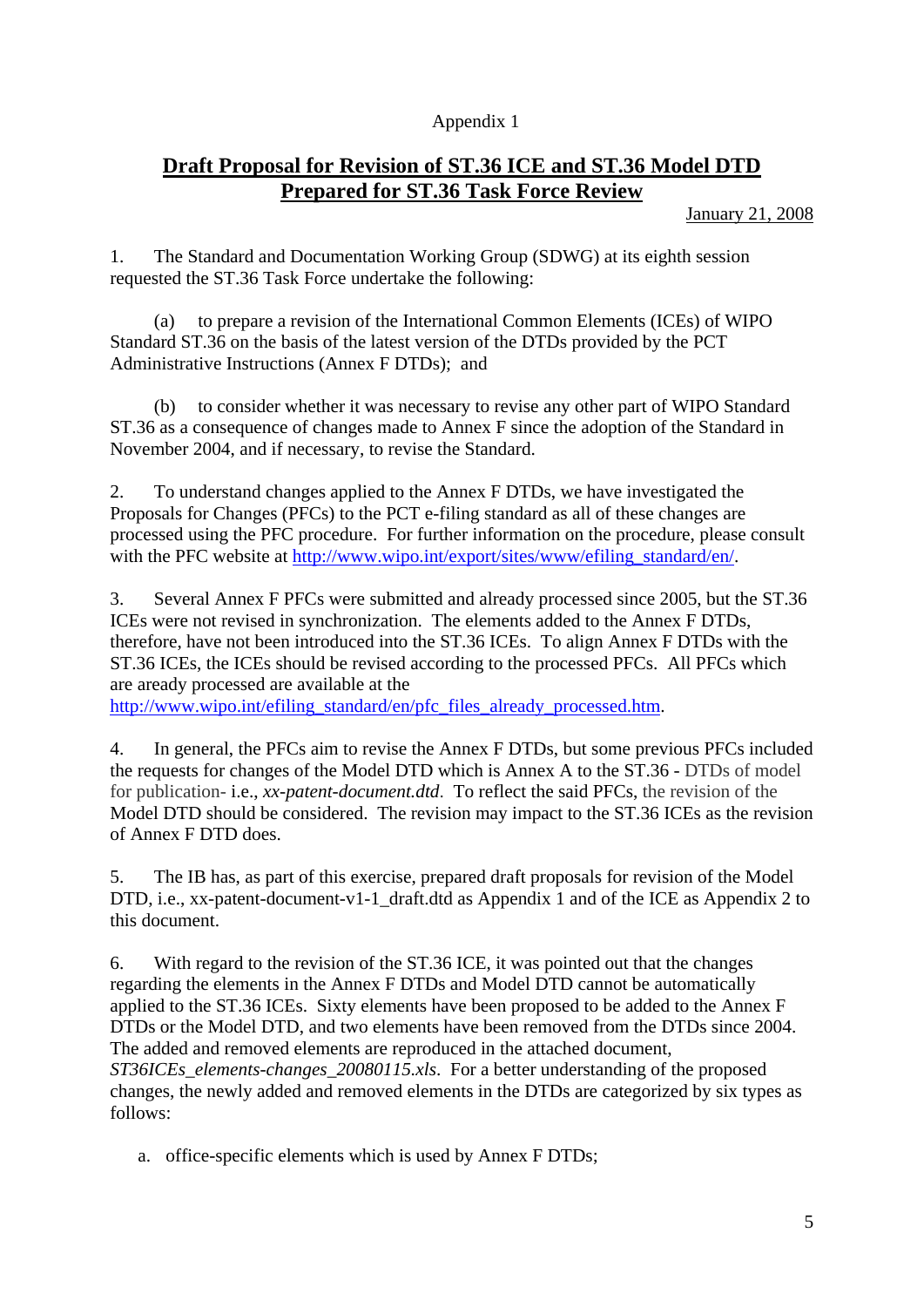- b. elements which are without 'wo' prefix, but used by only wo-specific elements / DTDs in Annex F;
- c. elements which names are not compliant with the ST.36 naming convention for elements;
- d. Elements in the ICEs which are no longer used by the latest Annex F DTDs, but may still be used by offices;
- e. Elements which are used by common elements / DTDs in Annex F; and
- f. Elements which are proposed to be used by only xx-patent-document.dtd.

| Types                                 | Elements                                        |
|---------------------------------------|-------------------------------------------------|
| a. Office-specific elements           | wo-amended-claims                               |
|                                       | wo-amendment-info                               |
|                                       | wo-application-info                             |
|                                       | wo-bib-change-info                              |
|                                       | wo-bibliographic-data                           |
|                                       | wo-bio-material-after-pub                       |
|                                       | wo-correction                                   |
|                                       | wo-demand-info                                  |
|                                       | wo-dtext                                        |
|                                       | wo-ocr-text                                     |
|                                       | wo-priority-info                                |
|                                       | wo-publication-info                             |
|                                       | wo-published-application                        |
|                                       | wo-published-text                               |
|                                       | wo-pubnum                                       |
|                                       | wo-repub-code                                   |
|                                       | wo-search-report                                |
|                                       | wo-text-letter-code                             |
|                                       | wo-xml-application                              |
| b. Elements used by only wo-specific  | abstract-figure                                 |
| elements or DTDs                      | bib-change-request                              |
|                                       | biological-material-doc<br>combined-declaration |
|                                       | considered-not-made                             |
|                                       | declaration-info                                |
|                                       | designated-states-as-dec                        |
|                                       | elected-office                                  |
|                                       | front-page                                      |
|                                       | iper-status                                     |
|                                       | isr-status                                      |
|                                       | later-election                                  |
|                                       | made-by                                         |
|                                       | pct-art64                                       |
|                                       | pct-pub-info                                    |
|                                       | pct-rule91-1f                                   |
|                                       | pct-rule91-1f-doc                               |
|                                       | previous-record                                 |
|                                       | priority-claim-considered-not-                  |
|                                       | made                                            |
|                                       | priority-claim-considered-not-                  |
|                                       | made-doc                                        |
|                                       | priority-claim-ib-info                          |
|                                       | relevant-date                                   |
|                                       | withdrawn                                       |
| c. Non-compliant naming convention    | art17.2a-doc                                    |
|                                       | $PCT-All$                                       |
|                                       | pct-art17.2a                                    |
| d. No longer-used elements in Annex F | sequence-listing-computer-                      |
|                                       | readable-form,                                  |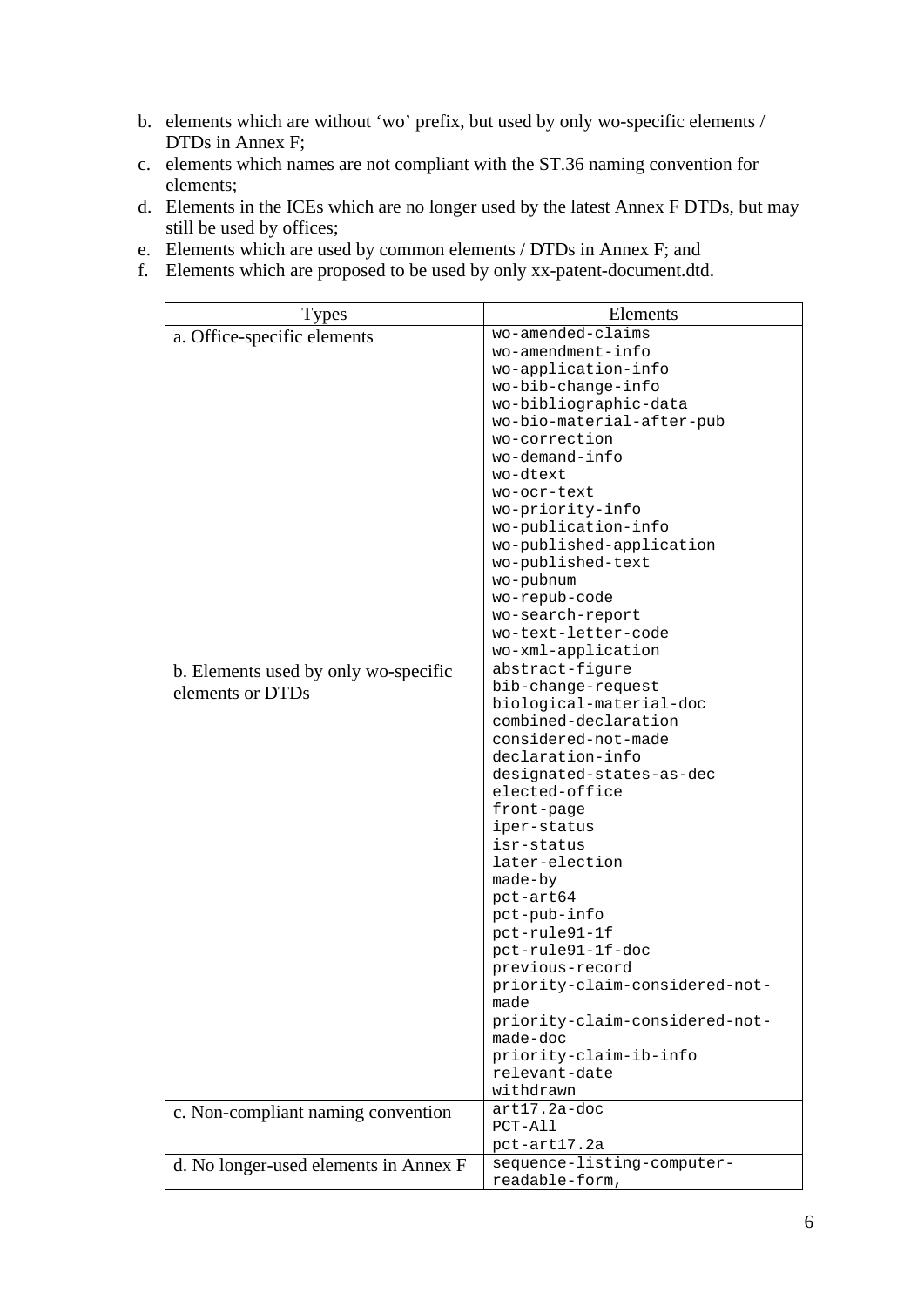|                                         | sequence-listing-written-form |
|-----------------------------------------|-------------------------------|
| e. Elements used by common elements     | address-4                     |
| or DTDs in Annex F                      | address-5                     |
|                                         | confdate                      |
|                                         | date-opinion-completed        |
|                                         | doi                           |
|                                         | incorporation-by-reference    |
|                                         | limitation-of-search          |
|                                         | O                             |
|                                         | restoration-fee               |
|                                         | restoration-quantity          |
|                                         | restore-rights                |
|                                         | restore-rights-reason         |
| f. Elements proposed to be used by only | date-application-partially-   |
| xx-patent-document.dtd                  | withdrawn                     |
|                                         | date-opposition-filed         |
|                                         | srep-search-opinion           |

7. Regarding the elements in type 'a' and 'c' above-mentioned, it is proposed that they should not be introduced into the ST.36 ICEs. Office-specific elements cannot be a part of the ICE. For example of excluding office-specific element from the ST.36 ICE, the elements 'ep-chg' and 'ep-chg-info' are already used by current xx-patent-document-**v1-0.**dtd, but should not be introduced to the current ST.36 ICE. With regard to promoting office-specific element to a common element, please refer to the paragraph 39 of the ST.36. For further information on the ST.36 naming convention, please refer to *Naming international common elements* section in the ST.36.

8. As for the elements in type 'd', it is proposed that they should be included to the ST.36 ICEs because they may still be used by offices even though they have been removed from Annex F DTDs since 2004. It is also proposed that elements in Type 'e', should be included to the ST.36 ICEs because they are already used by common elements in ST.36 ICEs.

9. The elements in type 'b' above-mentioned are noted, because the elements are currently used by only wo-specific DTDs. The IB for PCT, however, proposes that the elements should be introduced into the ST.36 ICEs, because the elements relate to the information which may be of common interest for exchange in the future,even if they are currently used by only wospecific DTDs. Therefore, the elements should be reserved for future use.

10. With regard to the elements in type 'f', the elements were introduced to xx-patentdocument-**v1-1** draft.dtd (as attached) following a consultation by the wrong route: although these relate only to ST.36 and not Annex F, they were included in an Annex F proposal for change. The three elements should be introduced to the ICEs. For further information on the elements, please refer to the PCT/EF/PFC 06/001,

[http://www.wipo.int/export/sites/www/efiling\\_standard/en/pfc\\_already\\_processed/pfc-06-](http://www.wipo.int/export/sites/www/efiling_standard/en/pfc_already_processed/pfc-06-001.pdf) [001.pdf.](http://www.wipo.int/export/sites/www/efiling_standard/en/pfc_already_processed/pfc-06-001.pdf) It was notified to Offices of all PARIS states (not only PCT ones) as well as to a number of NGOs, using Circular C. PCT 1078, as well as notified to the Annex F Consultative Group.

11. You are kindly invited to comment the said proposals in paragraphs 7 to 10.

[Participant's List follows]